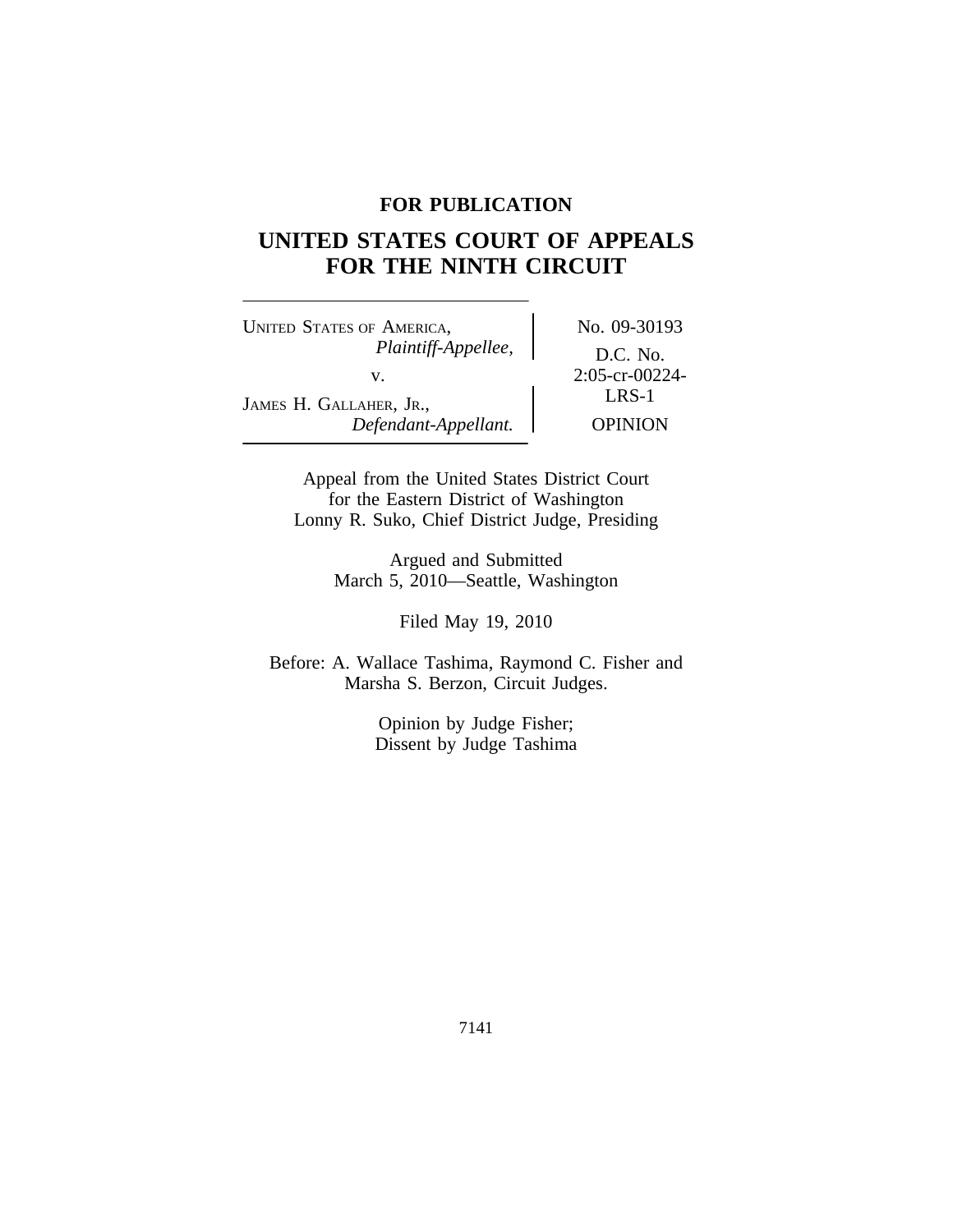### **COUNSEL**

James A. McDevitt, United States Attorney, and Joseph H. Harrington (argued), Assistant United States Attorney, Spokane, Washington, for the plaintiff-appellee.

Stephen R. Hormel, Federal Defenders, Spokane, Washington, for the defendant-appellant.

## **OPINION**

FISHER, Circuit Judge:

The Federal Death Penalty Act of 1994 conditionally eliminated the death penalty for Native American defendants prosecuted under the Major Crimes Act or the General Crimes Act, subject to the penalty being reinstated by a tribe's governing body. *See* 18 U.S.C. § 3598. In 2005, a federal grand jury indicted defendant-appellant James H. Gallaher, Jr., for first degree murder, more than 14 years after he killed Edwin Pooler on the Colville Indian Reservation in eastern Washington. Because the Confederated Tribes of the Colville Reservation have not reinstated the death penalty, Gallaher argues that he is not subject to the death penalty and thus the five year federal statute of limitations for noncapital crimes applies to his offense. *See id.* §§ 3281-82. We disagree and hold that first degree murder remains a capital offense, regardless of whether capital punishment can be imposed in a particular case.

## I.

In April 1991, Gallaher lived on the Colville Indian Reservation with Jennifer Clark, their baby daughter, Willow Lee, and Edwin Pooler. One day in mid-April, Pooler arrived home in a drunken stupor and urinated on the floor of their shared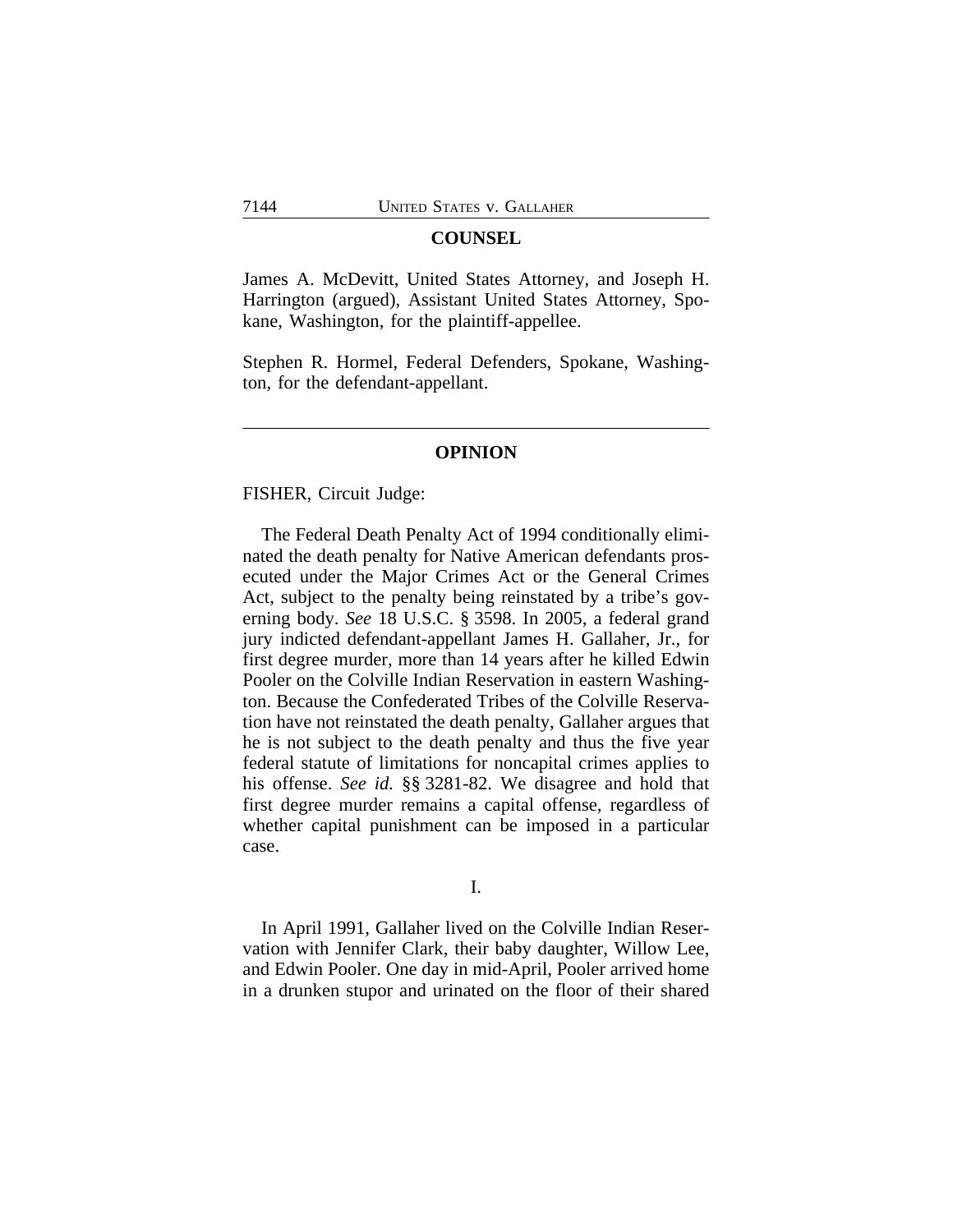UNITED STATES V. GALLAHER 7145

home. Urine splattered on Willow Lee, and Clark later reported the incident to Gallaher. Gallaher tracked down Pooler at a bar, and the two men quarreled. Pooler returned home, and Gallaher told Pooler's friend L.J. that he was going home "to take care of the problem." When Gallaher got home, he told Clark to leave. After a brief absence, she returned and saw that Gallaher had Pooler in a "neck hold" and that Pooler had blood around his mouth. Gallaher ordered her out of the house again.

A short time later, Gallaher went to the neighboring home where Clark had been waiting and demanded to borrow her car. L.J. was there as well; Gallaher told him that he had killed Pooler by breaking his neck. Gallaher told L.J. that he had to help him dispose of the body or "he'd be next." The two men left the body in a nearby woods, and Gallaher and Clark moved to another town that night. Gallaher moved the body by himself a few additional times.

Fourteen years later, in December 2005, a federal grand jury indicted Gallaher for Pooler's murder in violation of §§ 1111(a), 1151 and 1153 of Title 18 of the United States Code. Gallaher soon moved for dismissal based on expiration of the statute of limitations. He argued that the five-year federal statute of limitations for noncapital crimes applied to his first degree murder indictment because he was not eligible for the death penalty under the Federal Death Penalty Act. The Act eliminates capital punishment for certain "person[s] subject to the criminal jurisdiction of an Indian tribal government . . . unless the governing body of the tribe has elected" otherwise. 18 U.S.C. § 3598. The district court denied the motion, concluding that first degree murder broadly remains "punishable by death." Gallaher unsuccessfully petitioned for mandamus and thereafter for certiorari. *See Gallaher v. U.S. Dist. Court*, No. 06-73909 (9th Cir. Dec. 6, 2006), *cert. denied*, 549 U.S. 1298 (2007). Eventually he conditionally pled to involuntary manslaughter and timely appealed. We have jurisdiction under 28 U.S.C. § 1291 and review de novo the denial of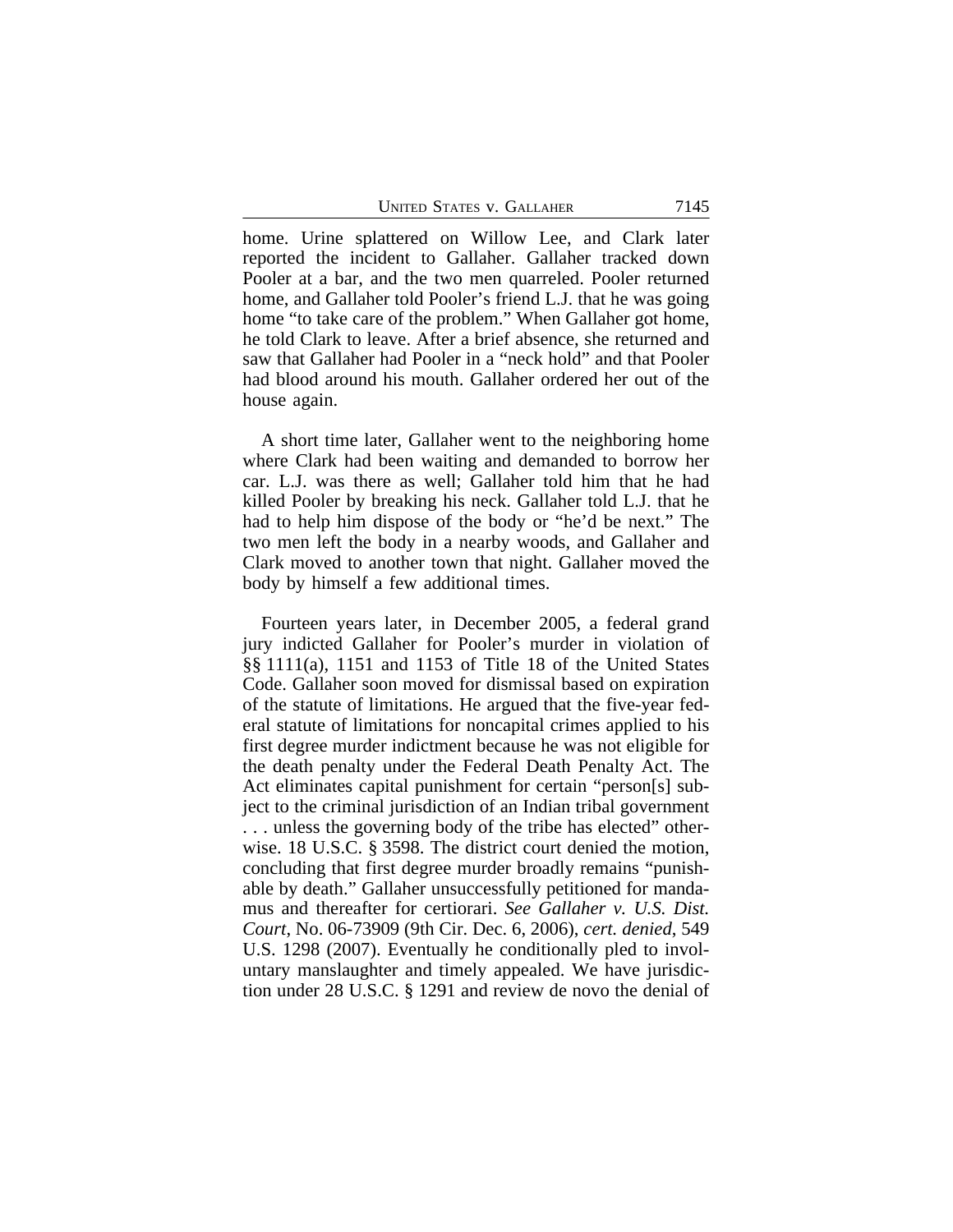Gallaher's motion to dismiss. *See United States v. Fuller*, 531 F.3d 1020, 1024 (9th Cir. 2008).

II.

The history of federal criminal jurisdiction over Native American crimes in Indian country is a story of expanding authority over America's "domestic dependent nations," *Cherokee Nation v. Georgia*, 30 U.S. (5 Pet.) 1, 10 (1831). *See* Robert N. Clinton, *Development of Criminal Jurisdiction over Indian Lands: The Historical Perspective*, 17 Ariz. L. Rev. 951, 962 (1975); *see also* William C. Canby, Jr., *American Indian Law in a Nutshell* 148-52 (5th ed. 2009). In *Ex Parte Crow Dog*, the Supreme Court held that federal criminal statutes did not provide jurisdiction over crimes committed "in the Indian country by one Indian against the person or property of another Indian." 109 U.S. 556, 570-71 (1883). The Court noted that exercise of federal jurisdiction would "impose upon them the restraints of an external and unknown code" and would try Native Americans "not by their peers, nor by the customs of their people, nor the law of their land . . . ." *Id.* at 571; *see also Johnson & Graham's Lessee v. M'Intosh*, 21 U.S. (8 Wheat.) 543, 589 (1823) (noting the distinct "character and habits of the people whose rights have been wrested from them"). Despite these concerns, Congress soon thereafter passed the Major Crimes Act, which placed seven crimes committed by Indians in Indian country under federal jurisdiction. *See* Act of Mar. 3, 1885, § 9, 23 Stat. 362, 385 (codified as amended at 18 U.S.C. § 1153); *see also United States v. Kagama*, 118 U.S. 375 (1886) (upholding the Major Crimes Act against constitutional attack). "Congress has added other crimes over time," and in 2006 the number of enumerated offenses reached 15, ranging from murder to " 'felony child abuse or neglect.' " *United States v. Other Medicine*, 596 F.3d 677, 680 (9th Cir. 2010) (quoting 18 U.S.C. § 1153(a)); *see also Keeble v. United States*, 412 U.S. 205 (1973) (permitting conviction under the Major Crimes Act for lesser included offenses of the enumerated offenses).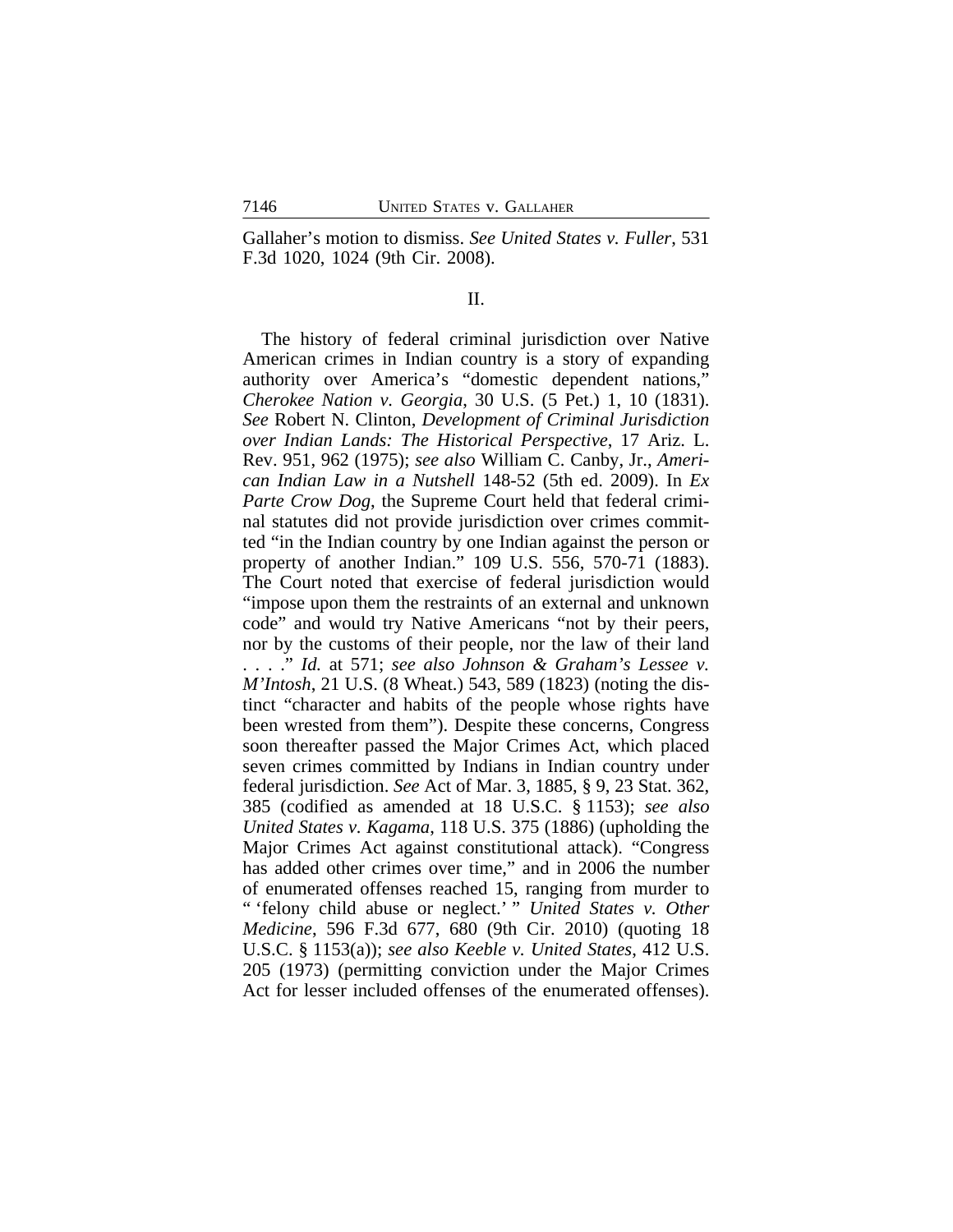Federal prosecution of these crimes demonstrates a marked distinction between sovereignty retained by Native American tribes and police power retained by the states. Outside of Indian country, federal enclaves and federal maritime jurisdiction, none of these crimes is subject to federal prosecution, absent an additional nexus to interstate commerce or other federal authority.

In contrast to the expansive reach of criminal jurisdiction, federal law in other contexts has increasingly recognized the sovereignty of native tribes. Most broadly, the Supreme Court has established canons favoring native tribes in both statutory and treaty interpretation. *See County of Oneida v. Oneida Indian Nation*, 470 U.S. 226, 247 (1985). The Court now requires that "[a]mbiguities in federal law [be] construed generously in order to comport with these traditional notions of sovereignty and with the federal policy of encouraging tribal independence." *White Mountain Apache Tribe v. Bracker*, 448 U.S. 136, 143-44 (1980). Similarly, the tribes are increasingly encouraged to play an active role in policing reservations, even if major crimes are still prosecuted in the federal courts. *See* Indian Self-Determination and Education Assistance Act of 1975, 25 U.S.C. § 450f; Stewart Wakeling et al., Nat'l Inst. of Justice, *Policing on American Indian Reservations* 5-11 (2001). To resolve the tension between expansive federal criminal jurisdiction and respect for Native American sovereignty, "ambiguous provisions in the [Major Crimes Act] must be interpreted in favor of the tribes." *United States v. Errol D., Jr.*, 292 F.3d 1159, 1164 (9th Cir. 2002).

**[1]** In 1994 Congress enacted the Federal Death Penalty Act, a provision of which delegated to tribal governments the decision whether the death penalty could be imposed by a federal court for certain offenses committed by Indians in Indian country. The relevant provision states in full:

Notwithstanding [the Major Crimes Act or the General Crimes Act], no person subject to the criminal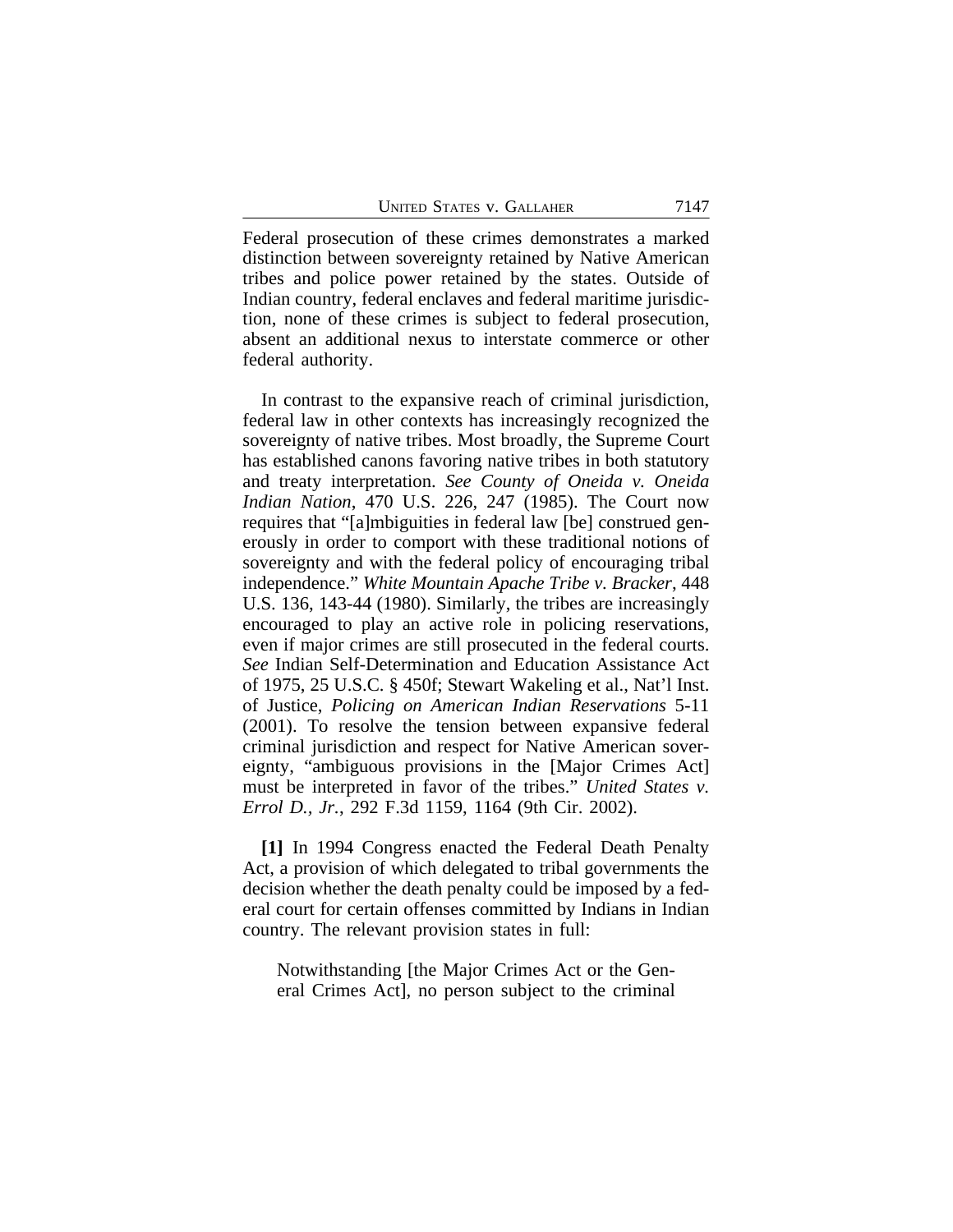jurisdiction of an Indian tribal government shall be subject to a capital sentence under this chapter for any offense the Federal jurisdiction for which is predicated solely on Indian country (as defined in section 1151 of this title) and which has occurred within the boundaries of Indian country, unless the governing body of the tribe has elected that this chapter have effect over land and persons subject to its criminal jurisdiction.

18 U.S.C. § 3598; *see also* 137 Cong. Rec. S8488-03, S8491 (1991) (statement of Sen. Domenici) ("[T]his amendment gives the Indian legislative bodies, their tribal councils, the authority to elect whether or not murder committed on their land by an Indian is subject to the death penalty or not . . . ."). According to one of the bill's sponsors, Congress aimed to "address Indian nations based upon their status as governments." 137 Cong Rec. at S8490 (statement of Sen. Inouye).

The Federal Death Penalty Act places Native American tribes on an equal footing with states: they may decide whether or not ordinary first degree murder committed within their jurisdiction is punishable by death, even if first degree murders in Indian country are prosecuted in federal court. *See id.* at S8491 (statement of Sen. Domenici)*. Compare also* Wash. Rev. Stat. 10.95.030(2) (providing for imposition of the death penalty in some cases of aggravated first degree murder), *with* Mich. Const. art. 4, § 46 ("No law shall be enacted providing for the penalty of death.").**<sup>1</sup>** The Act is part of a larger effort to provide the tribes a choice concerning harsher punishment options and to eliminate disparities between punishment for crimes committed in Indian country and pros-

**<sup>1</sup>**What we call ordinary first degree murder stands in contrast with killings that are federal offenses regardless of where they are committed. *See, e.g.*, 18 U.S.C. § 1114(1) (murder of an officer or employee of the federal government).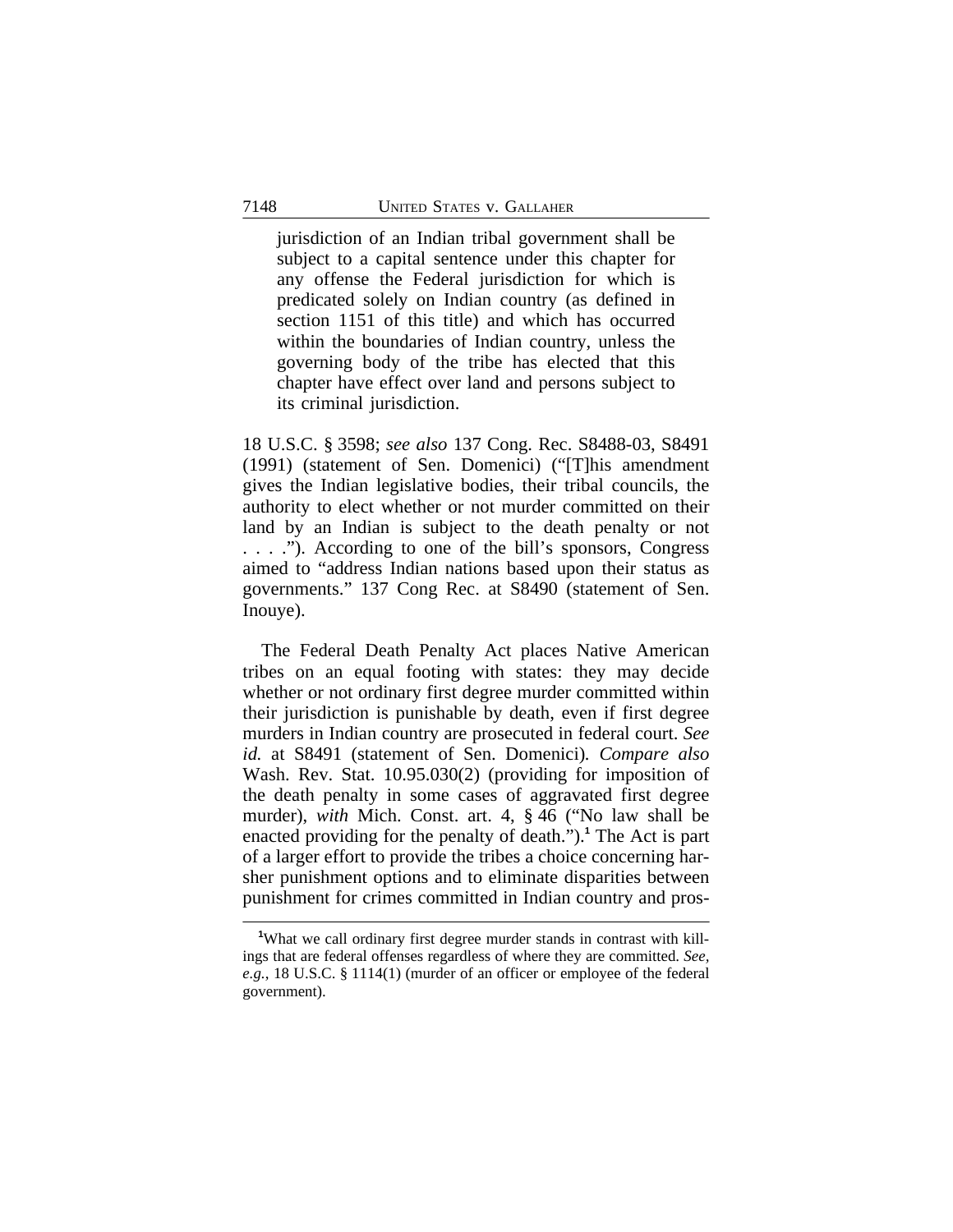ecuted in federal court and crimes committed outside of federal enclaves and prosecuted in state court. *See* 18 U.S.C. § 3559(c)(6) (providing opt-in regime for federal three-strikes provision); *id.* § 5032 (providing opt-in regime for adult prosecution of juveniles for certain offenses). *See generally* U.S. Sentencing Comm'n, *Report of the Native American Advisory Group* 21-22, 32-33 (2003) (describing sentencing disparities and efforts to remedy them).

## III.

**[2]** The Confederated Tribes of the Colville Reservation have not elected to permit capital punishment for relevant Major Crimes Act enumerated crimes. It is therefore undisputed that first degree murder committed by a member of the Confederated Tribes on the Colville Reservation is not, as a practical matter, punishable by death. Thus, the question before us is whether that crime nonetheless remains subject to the federal statute of limitations for capital crimes.

**[3]** Two statutory provisions set the limitations periods for federal crimes. "An indictment for any offense *punishable by death* may be found at any time without limitation." 18 U.S.C. § 3281 (emphasis added). Under 18 U.S.C. § 3282, "except as otherwise expressly provided by law, no person shall be prosecuted, tried, or punished for any offense, not capital, unless the indictment is found or the information is instituted within five years next after such offense shall have been committed." First degree murder within the territorial jurisdiction of the United States is ordinarily a capital crime. *See* 18 U.S.C. § 1111(b). Under the Major Crimes Act, Native Americans who commit murder within "Indian country" are ordinarily subject to "the same law and penalties as all other persons committing [murder] within the exclusive jurisdiction of the United States." *Id.* § 1153(a). However, the question is whether the conditional elimination of the death penalty for the crime charged in this case also eliminates its status as a capital offense subject to the unlimited statute of limitations.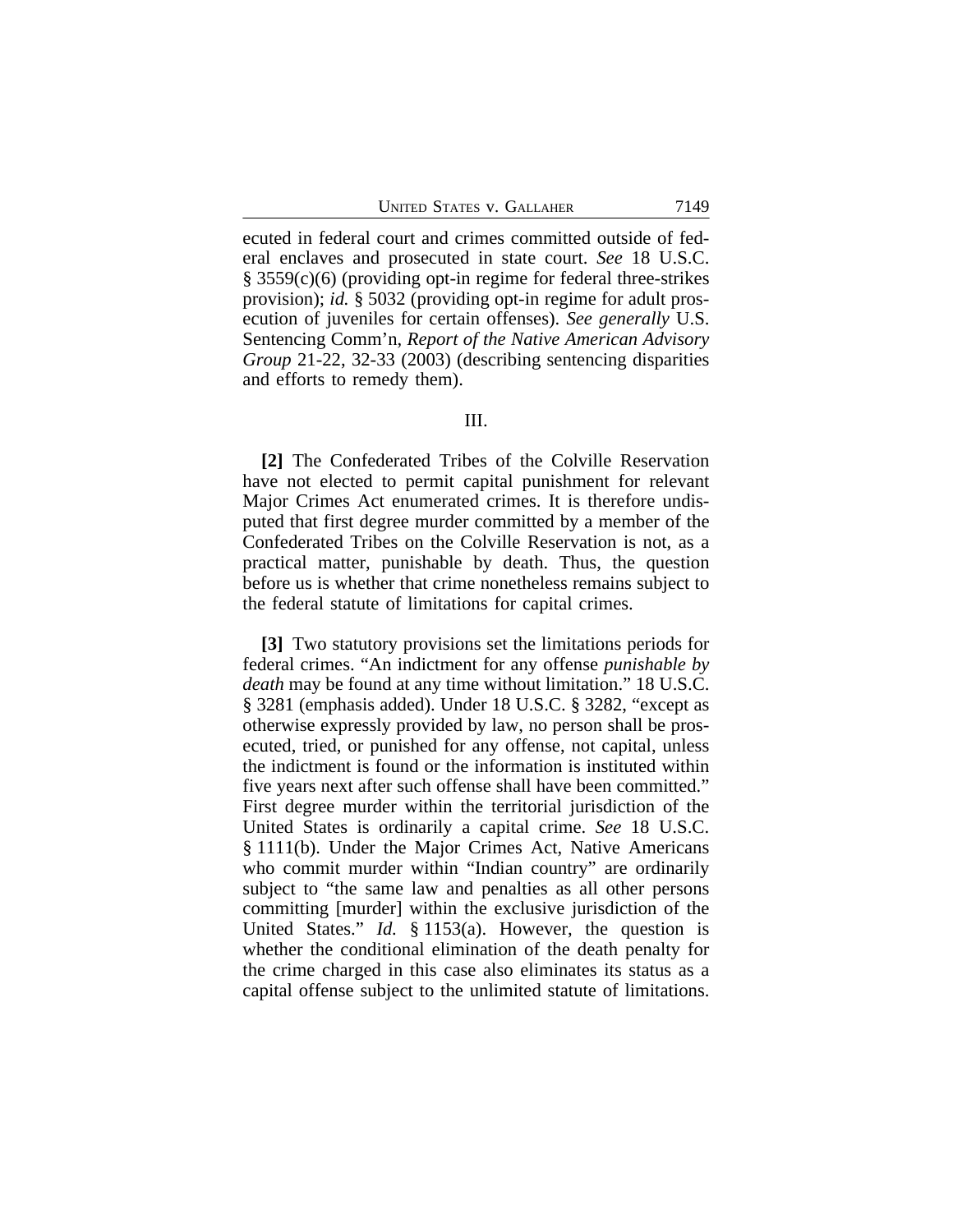The broad elimination of capital punishment without amendment to statutes defining and punishing individual crimes is not without precedent. After *Furman v. Georgia*, 408 U.S. 238 (1972), established a de facto moratorium on executions nationwide, we continued to categorize "offenses that under existing statutory language are 'punishable by death' " as capital crimes. *United States v. Kennedy*, 618 F.2d 557, 557 (9th Cir. 1980). Specifically, *Kennedy* held that designation as a capital crime addresses the seriousness of an offense, rather than merely the punishment available. *See id.* at 559. With regard to the procedural statutes that apply to capital crimes, we held, "If the statute's purpose derives from the nature of the offense with which the defendant is charged and not from the potential severity of the punishment, it remains in effect." *Id.* at 558; *see also United States v. Watson*, 496 F.2d 1125, 1127 (4th Cir. 1973) (distinguishing between procedures that protect a defendant due to the "nature of the risks or complexities" of a capital trial and those related to "the nature of the offense as it affects society"). *Kennedy* applied this logic to bail and held that the federal bail statute for capital crimes continued to apply because Congress "must have concluded that when there was substantial evidence that the defendant had committed a crime then punishable by death, such as rape or murder, the defendant posed a danger to others sufficiently great to warrant" application of the bail statute for capital crimes, which uniquely addressed the dangerousness of the defendant. 618 F.2d at 558; *accord United States v. Kostadinov*, 721 F.2d 411 (2d Cir. 1983) (same).

On the other hand, after *Furman* we ceased applying some protections afforded to capital defendants. Where the purpose of a safeguard "is to reduce the chance that an innocent defendant would be put to death," elimination of the death penalty also eliminates the procedural right. *United States v. Steel*, 759 F.2d 706, 709-10 (9th Cir. 1985) (disclosure of government witness lists); *see also United States v. Goseyun*, 789 F.2d 1386, 1387 (9th Cir. 1986) (20 peremptory strikes);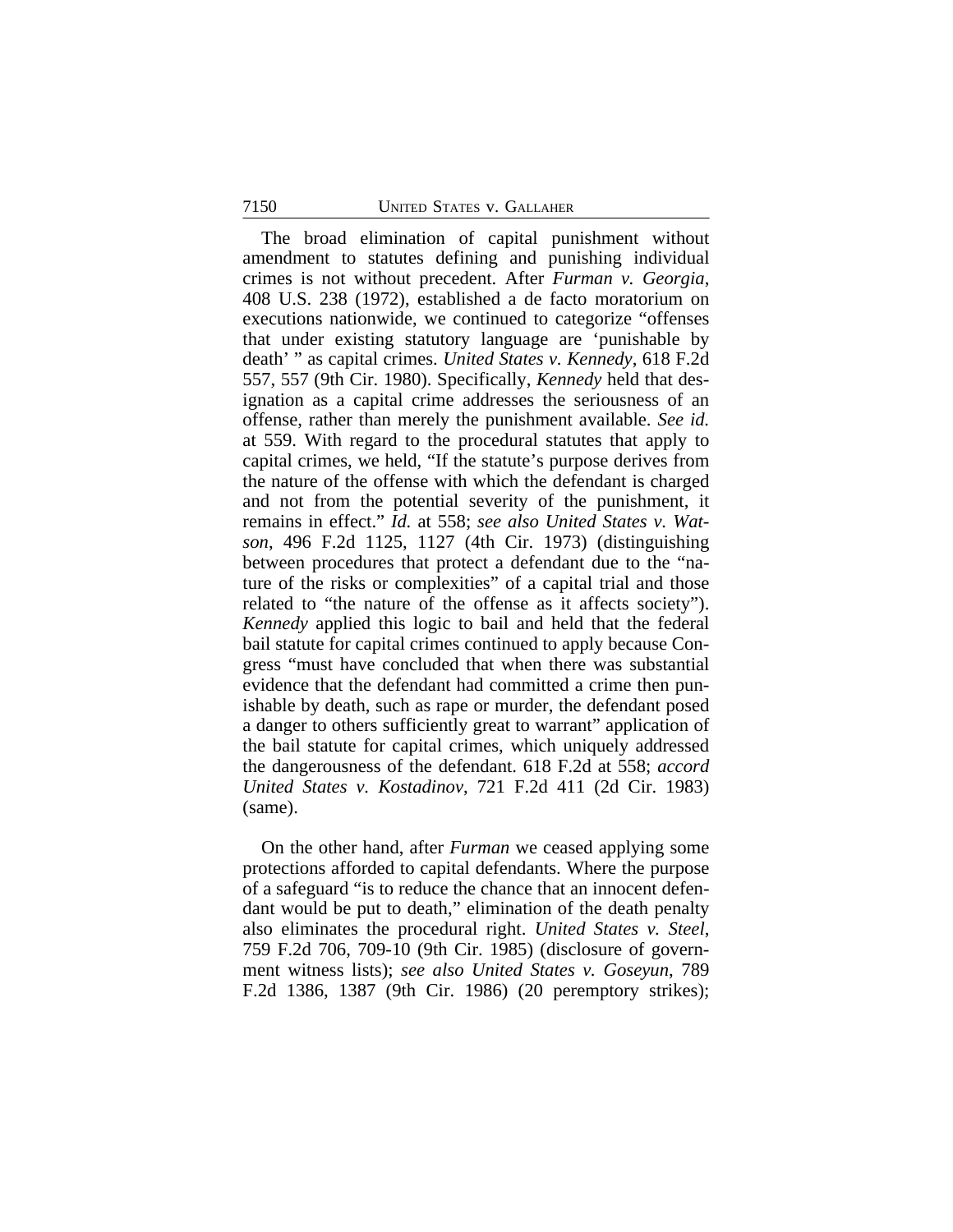UNITED STATES V. GALLAHER 7151

*United States v. Dufur*, 648 F.2d 512, 515 (9th Cir. 1980) (two defense attorneys). This accorded with precedent that had permitted district courts to withhold certain protections ordinarily applicable to capital cases after the federal government had certified that it would not seek the death penalty. *See United States v. Martinez*, 536 F.2d 886, 890 (9th Cir. 1976) (witness lists); *accord United States v. Maestas*, 523 F.2d 316, 319 (10th Cir. 1975) (same).

**[4]** "Like the [bail] statute in *Kennedy*, and unlike the [defendant-friendly procedural] statutes in *Dufur*, *Goseyun*, and *Steel*, the statute of limitations provisions of sections 3281 and 3282 are inextricably tied to the nature of the offense." *United States v. Manning*, 56 F.3d 1188, 1196 (9th Cir. 1995). In other words, "whether a crime is 'punishable by death' under § 3281 or 'capital' under § 3282 depends on whether the death penalty may be imposed for the crime under the enabling statute, not 'on whether the death penalty is in fact available for defendants in a particular case.'" *United States v. Ealy*, 363 F.3d 292, 296-97 (4th Cir. 2004); *see also United States v. Helmich*, 521 F. Supp. 1246 (M.D. Fla. 1981) (finding that legislative intent to provide unlimited time to charge the most serious crimes is unrelated to actual availability of the death penalty). Because premeditated murder is generally punishable by death under federal law, the district court correctly applied an unlimited statute of limitations.

A requirement that tribes opt in to the death penalty — and the unavailability of the death penalty in this particular case — does not reflect a legislative assessment that murder in Indian country is a less serious offense than other murders in federal enclaves. *See supra*, Section II. Regardless of the nexus to federal jurisdiction, "[i]n a very literal sense, the offense defined [in § 1111(b)] is still a 'capital crime'; the statute still authorizes the imposition of the death penalty and Congress has not repealed it." *Manning*, 56 F.3d at 1196 (internal quotation marks and citation omitted) (alterations in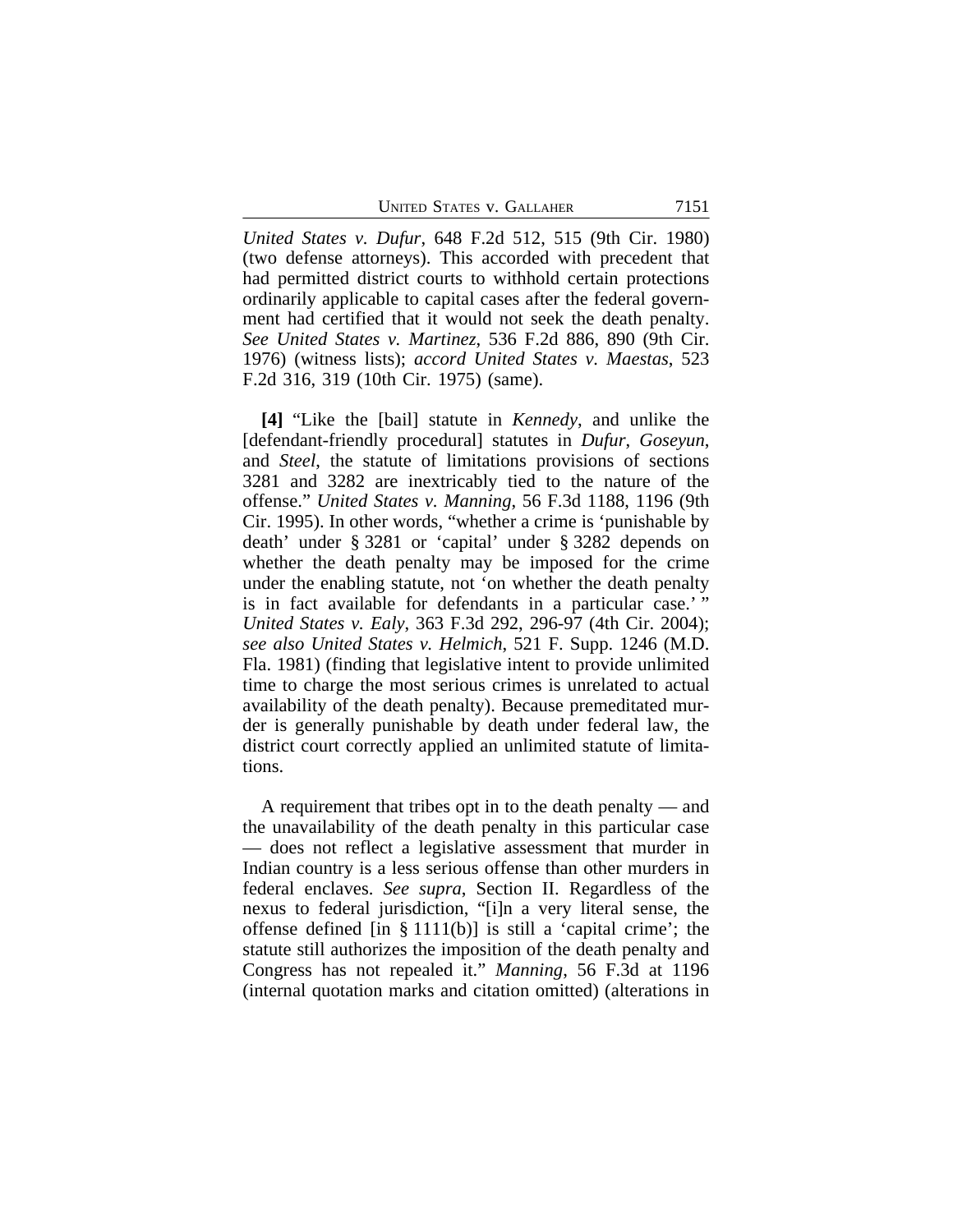original). The plain text of  $\S 1111(b)$  mandates that we continue to categorize first degree murder as a crime punishable by death.

We also find unpersuasive Gallaher's attempt to carve out "murder in Indian country" as a distinct offense that is not punishable by death. The Major Crimes Act does not create specific crimes; it merely allows for the prosecution of substantive offenses defined elsewhere. *See Other Medicine*, 596 F.3d at 680 ("The statute is both jurisdictional and substantive but does not define the elements of the crimes it lists."); 18 U.S.C. § 1153(a) (providing that defendants "shall be subject to the same law and penalties as all other persons committing *any of the above offenses*, within the exclusive jurisdiction of the United States") (emphasis added); *id.* § 1153(b) (providing for use of state law to define "[a]ny offense referred to in subsection (a) of this section that is not defined and punished by Federal law"). Moreover, even if murder in Indian country were a distinct offense, capital punishment remains available if a tribe chooses to allow it.

Finally, Gallaher invokes the rule of lenity, but we do not find the rule applicable to this case. The Supreme Court has supplied two rationales for the rule of lenity:

First, a fair warning should be given to the world in language that the common world will understand, of what the law intends to do if a certain line is passed. To make the warning fair, so far as possible the line should be clear. Second, because of the seriousness of criminal penalties, and because criminal punishment usually represents the moral condemnation of the community, legislatures and not courts should define criminal activity.

*United States v. Bass*, 404 U.S. 336, 348 (1971) (internal citations and quotation marks omitted). There is no concern regarding notice because Gallaher killed Pooler prior to enact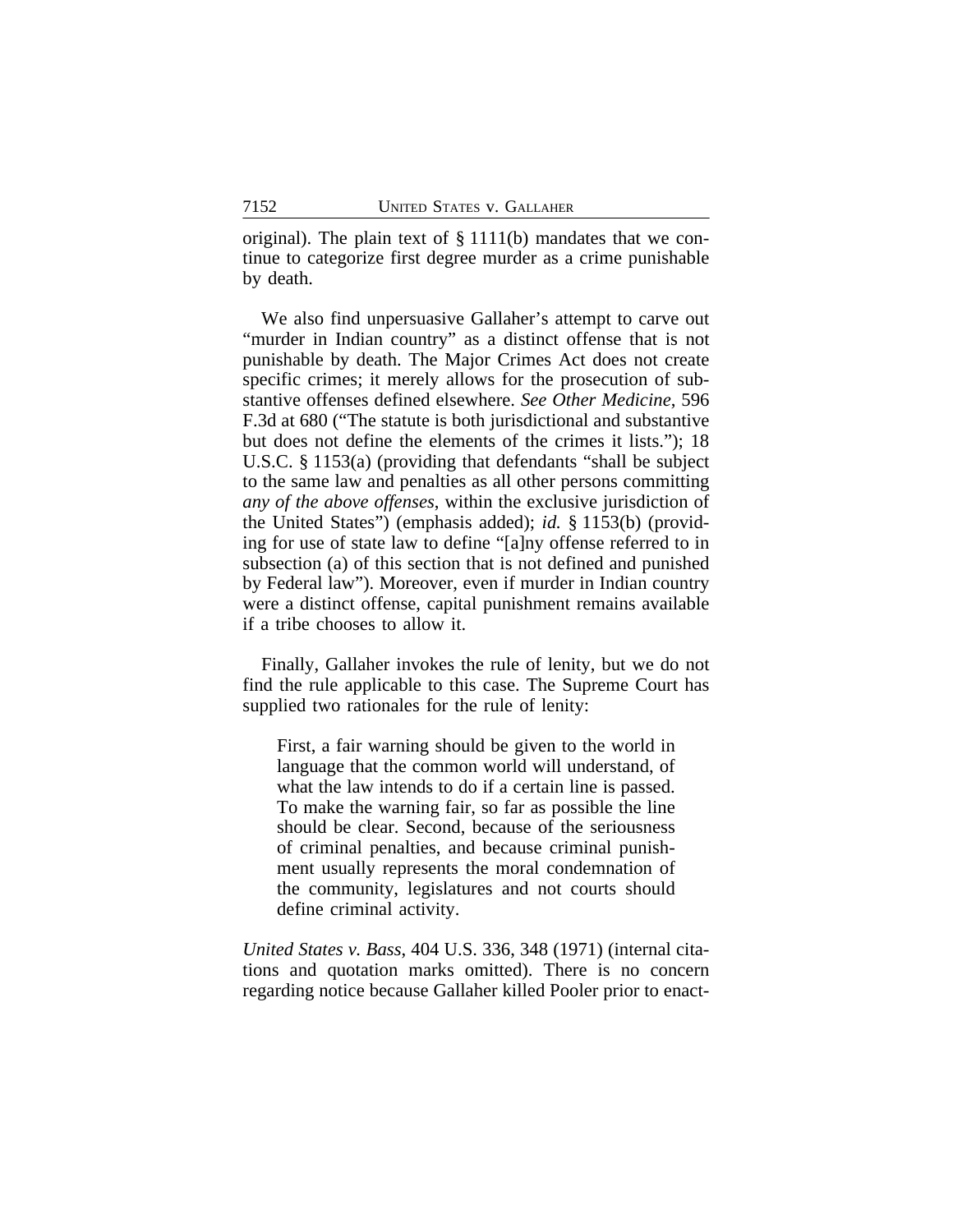UNITED STATES V. GALLAHER 7153

ment of the Federal Death Penalty Act. Nor are we troubled that we are usurping the role of the popularly elected branches. As we discussed above, broad elimination of the death penalty does not shift the legislative assessment of the seriousness of individual offenses. *See also United States v. Workinger*, 90 F.3d 1409, 1419 (9th Cir. 1996) (Kozinski, J., concurring in part and concurring in judgment) (noting that when a statute of limitations is at issue "there's no concern . . . that a court will render criminal what the legislature meant to remain legal"); *United States v. Caldwell*, 859 F.2d 805, 807 (9th Cir. 1988) (discussing policy rationales for criminal statutes of limitations).

#### IV.

**[5]** Although precedent arising from the *Furman* moratorium guides us to apply the unlimited statute of limitations, we must still grapple with the interpretive presumption that any ambiguity should be resolved in favor of Native American sovereignty. As we noted above, the Major Crimes Act like all federal statutes — must be interpreted to minimize infringement on the sovereignty of Native American tribes. However, this canon of construction favors only the tribal government; it does not require statutory interpretation favorable to individual Indian criminal defendants. *See Negonsott v. Samuels*, 507 U.S. 99, 110 (1993).

**[6]** If we were to limit the federal statute of limitations for murder to five years when a tribe has not opted to permit imposition of the death penalty against its members under the Federal Death Penalty Act, we would in fact be limiting sovereignty by burdening the choice created by the Act. "[T]here is typically no statute of limitations for first-degree murder for the obvious reason that it would be intolerable to let a cold-blooded murderer escape justice through the mere passage of time . . . ." *United States v. Quinones*, 196 F. Supp. 2d 416, 418 (S.D.N.Y. 2002), *rev'd on other grounds*, 313 F.3d 49 (2d Cir. 2002); *see also Story v. State*, 721 P.2d 1020,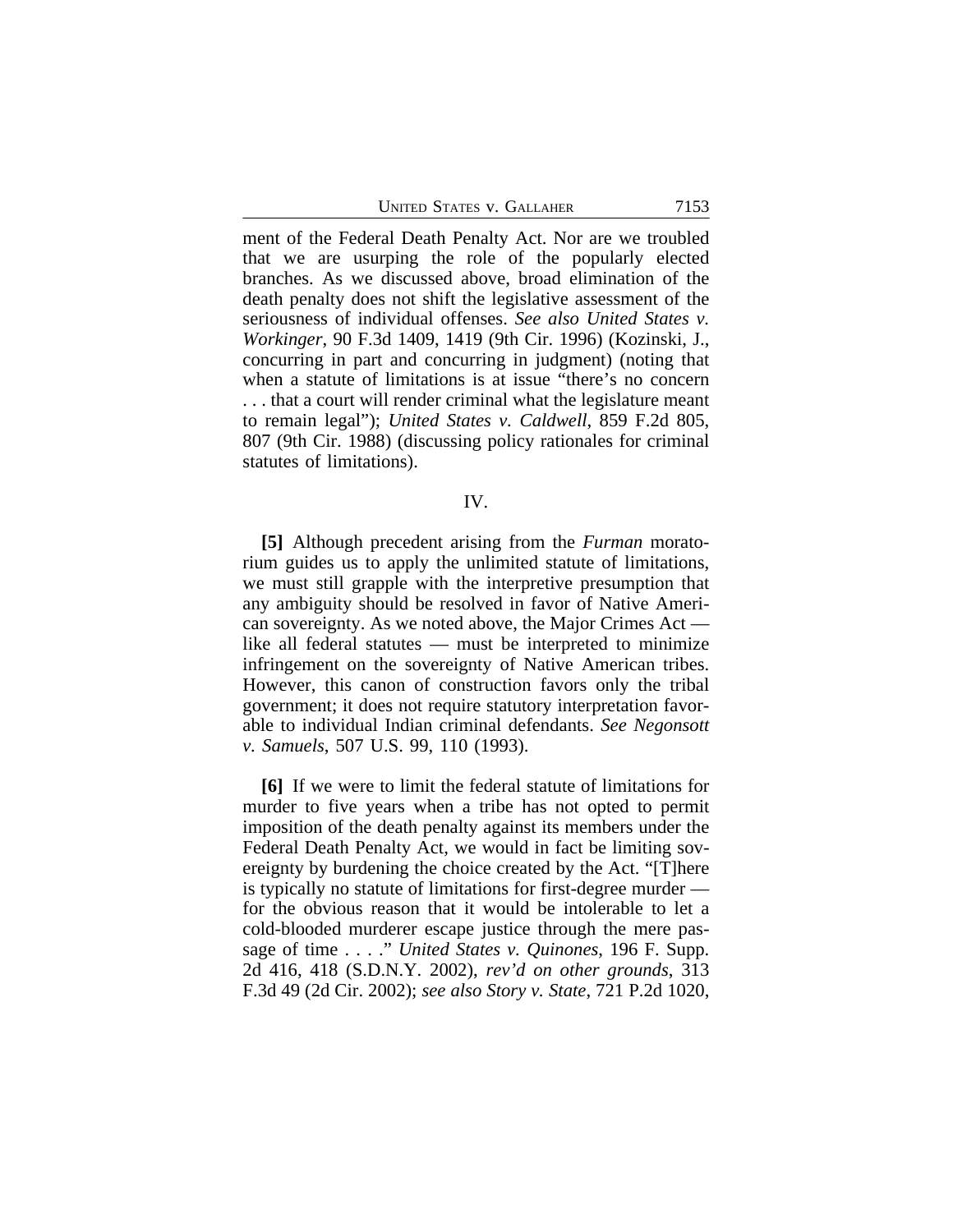1026-27 (Wyo. 1986) (stating that no state has adopted a limitations period for murder). If the statute of limitations for murder were to shorten so dramatically as a consequence of a tribe's decision not to reinstate the death penalty, tribal governments would be forced to choose between capital punishment — to which they may have religious or political objections — and justice for the most heinous of crimes. Respect for tribal sovereignty counsels us to permit tribal governments to choose whether to allow capital punishment independently of the applicable statute of limitations.

Nor would tribal prosecution serve as an adequate alternative after expiration of a five-year federal statute of limitations. Although "the tribes retain jurisdiction over crimes within the Major Crimes Act," *Wetsit v. Stafne*, 44 F.3d 823, 825 (9th Cir. 1995), under the Indian Civil Rights Act "tribal courts may not impose punishment greater than a year's imprisonment or a \$5,000 fine, or both." *United States v. Bruce*, 394 F.3d 1215, 1220-21 (9th Cir. 2005) (citing 25 U.S.C. § 1302(7)). This restriction is a mildly expanded version of "the federal statutory definition of a petty offense," *Cohen's Handbook of Federal Indian Law*, § 14.04[2], at 954 (2005 ed.), and renders tribal prosecution inadequate by definition to address serious crimes, let alone first degree murder.

**[7]** There is an additional policy rationale against use of a five year statute of limitations. Given that states do not establish a limitations period for prosecution of first degree murder, use of a short statute of limitations for murder subject to prosecution under the Major Crimes Act would undermine federal efforts to harmonize criminal justice on reservations with criminal justice in the states. Although a shorter statute of limitations would benefit criminal defendants, unlike other procedural differences between capital and noncapital prosecutions, it would generate unique injustice for Indian victims.

### **CONCLUSION**

The Federal Death Penalty Act eliminates the availability of capital punishment in certain circumstances, but first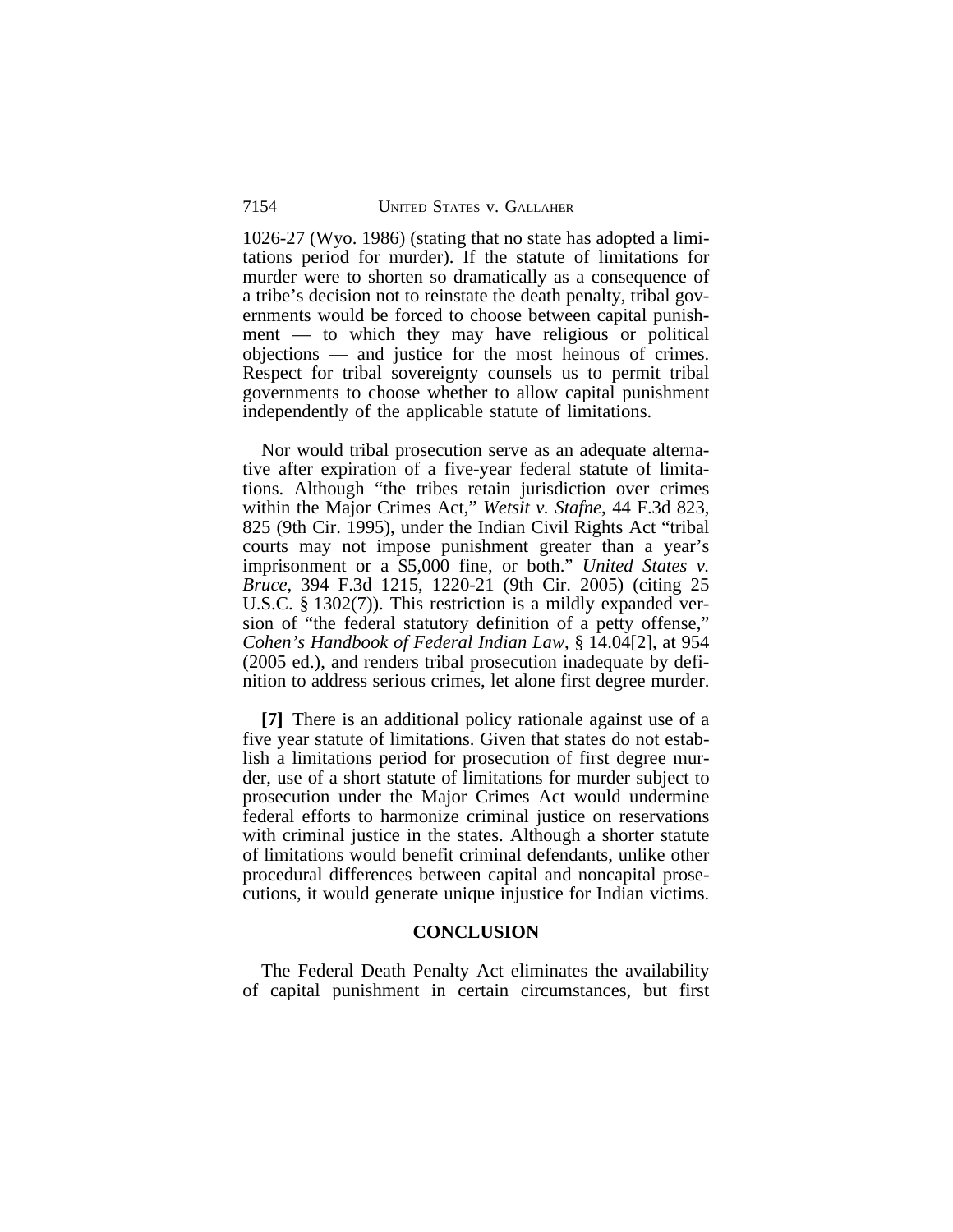degree murder remains an offense punishable by death. The district court's July 24, 2008 order denying Gallaher's motion to dismiss the superseding indictment is affirmed.

### **AFFIRMED.**

## TASHIMA, Circuit Judge, dissenting:

I agree with the majority that deference to Native American sovereignty should be the guiding principle of our inquiry. I respectfully disagree, however, that the majority's interpretation of the Federal Death Penalty Act of 1994, 18 U.S.C. § 3598, is appropriately deferential to "Indian nations . . . as governments." 137 Cong. Rec. at S8490 (Statement of Sen. Inouye).

In my view, the Federal Death Penalty Act removes first degree murder committed within the boundaries of "Indian country" from the realm of offenses punishable by death and delegates to the tribes the authority to determine the availability of the death penalty. *See* 18 U.S.C. § 3598. The Confederated Tribes of the Colville Reservation has not elected to make the death penalty available for first degree murder on the Colville Reservation. Thus, capital punishment has been clearly eliminated for the crime for which Gallaher was indicted. Because Gallaher has not been indicted for an "offense punishable by death," *see* 18 U.S.C. § 3281, the fiveyear statute of limitations applies, *see* 18 U.S.C. § 3282.

The majority relies on the line of cases following *Furman v. Georgia*, 408 U.S. 238 (1972), but *Furman* did not involve interpreting an Act of Congress, like the Federal Death Penalty Act, delegating to another government the decision of whether to invoke the death penalty. The majority's interpretation does not give full scope to that delegation. For this rea